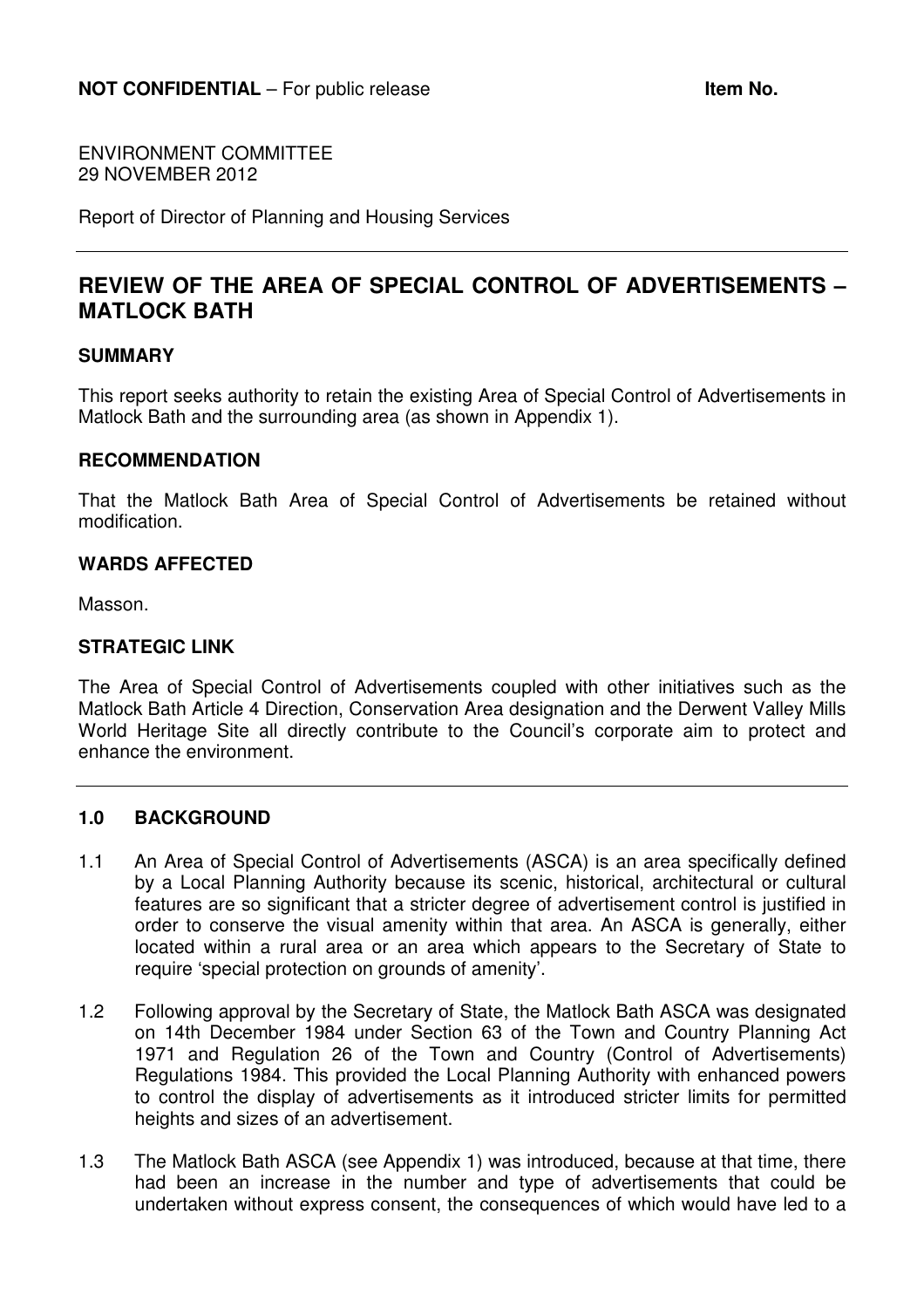profusion of signs on shops, cafes and other commercial concerns which were dependent upon the tourist trade, to the detriment of the appearance of the buildings and the overall character of the area. In 1984 the Matlock Bath ASCA covered three Conservation Areas – Matlock Bath, Matlock Dale and Cromford together with an area designated as having Special Landscape value.

- 1.4 Since designation in 1984, the Advertisement Regulations have been subject to change, the most recent being the Town and Country Planning (Control of Advertisements) Regulations 2007. The extent of the current controls which operate throughout the Matlock Bath ASCA are set out in Appendix 2.
- 1.5 The Regulations require that reviews of any ASCA be undertaken at least once every five years, and consider whether it remains appropriate to retain or revoke the Order.
- 1.6 Reviews of the Matlock Bath ASCA were undertaken in 1995, 2001 and 2007, with the most recent review being approved by the Partnership and Regeneration Committee (Minute 261/07 refers). The 2007 review considered the impact that the inscription of the Derwent Valley Mills World Heritage Site and its buffer zone, would have on the Matlock Bath ASCA, given the degree of overlap between the two. The Matlock Bath Article 4 was also reviewed in 2007 and it was considered that at that time that together that with the Matlock Bath ASCA it could help to protect the character and appearance of the Matlock Bath Conservation Area, particularly along the Parades

## **2.0 REPORT**

- 2.1 Since the 2007 review there has been no fundamental changes to the Advertisement Regulations or to conservation and heritage considerations. Whilst the World Heritage Site, the three Conservation Areas and the Matlock Bath Article 4 Direction remain unchanged any protection they afford to the area does not extend to advertisements.
- 2.2 The inscription of the area as part of the Derwent Valley Mills World Heritage Site has undoubtedly brought additional tourist pressures to the area, particularly Matlock Bath, with its high level of cafes, restaurants and shops.
- 2.2 The retail and commercial frontages along the Parades in Matlock Bath and similar properties across the designated area are therefore, vulnerable to undesirable forms of advertisement. The topography and development of Matlock Bath also highlights the desire for the controls to continue to include land to the west of the A6, particularly where that land has commercial/tourist potential. Furthermore it is considered that those parts of the area that fall within the Matlock Dale Conservation Area and the Cromford Conservation Area, will also benefit from the retention of this order.
- 2.3 Whilst many advertisements have express consent, the Matlock Bath ASCA acts as a deterrent for the display of discordant advertising material. The World Heritage Site and its associated buffer zone, the conservation areas, listed buildings and properties controlled via the Article 4 Direction are all key heritage assets in the locality and local and national planning policy guidance places emphasis on protecting and enhancing, these heritage assets.
- 2.4 Taking all the matters together it is therefore recommended that the existing Matlock Bath Area of Special Control of Advertisements as identified in Appendix 1 remains in operation in the area.